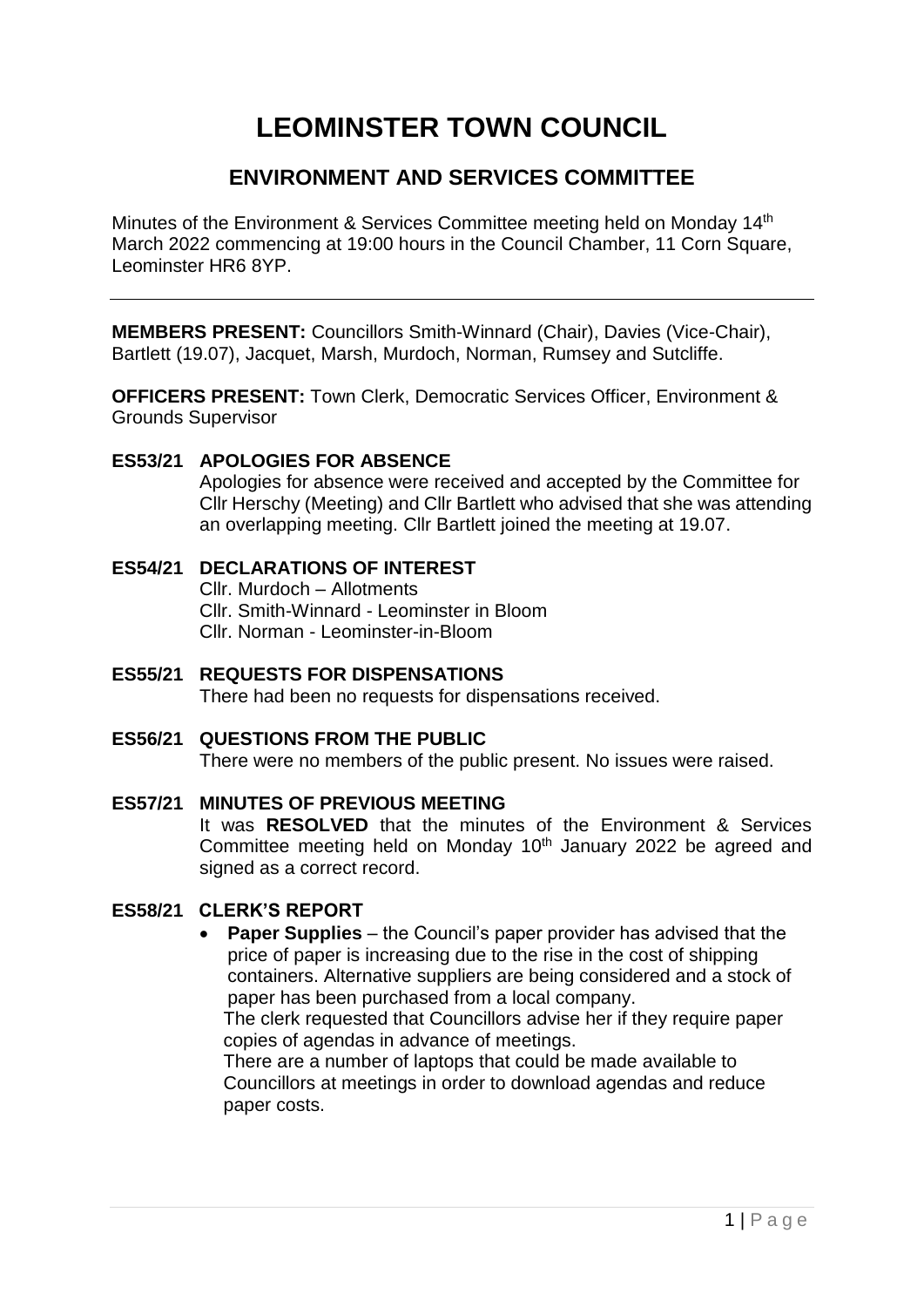### **ES59/21 COMMITTEE UPDATE REPORT**

Committee considered the update report and following discussion they **RESOLVED:**

- To note the report;
- To note that the Footpath Officers will be invited to future Environment & Services Committee meetings;
- To note that the steps at Brierley require major works which is the responsibility of Herefordshire Council;
- To check the Modifications Orders log regarding PROW anomalies;
- To consider submitting an article on PROW anomalies for publication in Leominster News;
- To advise Walkers are Welcome members on reporting PROW anomalies;
- To request the installation of gates, instead of stiles, on the Herefordshire Trail;
- To note that the Environment & Grounds Supervisor will inspect the Leominster section of the Herefordshire Trail and advise on the work required to support the promotion by VisitHerefordshire at Easter;
- To note that a plank bridge needs to be installed on Footpath ZC135 over the stream. Also the handrails currently in place on the turn to Easters Court are not fit for purpose and require repair;
- To note that the Deputy Lieutenant will be attending the planting session on 16<sup>th</sup> March 2022 at Ginhall Green:
- That the clerk calculates the hidden costs incurred by the Council to provide allotments (that have not been shown separately in the town council allotment budget in the past), in order that an allotment rental increase for 2023-24 can be considered at the Full Council meeting on 28th March 2022;
- To contact Cllr Harvey and the Service Manager Built and Natural Environment at Herefordshire Council regarding the felling of a tree at Minster Court on an approved 5-day notice and to request a presentation to explain the 5-day notice procedure at a future Environment & Services Committee meeting;
- To advise Cllr Harvey, Service Manager Built and Natural & Environment and the Tree Officer of the Council's Tree Statement;
- To contact the White Lion public house to request that measures are implemented to ensure the entrance to Aïdas Accessible Amble is kept clear;
- To note that a letter and signage has been produced to inform residents of the tree maintenance works, on Etnam Street and West Street, scheduled for completion by 31<sup>st</sup> March 2022;
- To appoint a Working Group comprising of Cllrs Smith-Winnard and Norman to complete the Playing Pitch and Outdoors Sports Strategy & Indoor Built Facilities survey;
- To contact the school in Ivington to establish if there are any areas where they would like to forego the first verge cut by Balfour Beatty;